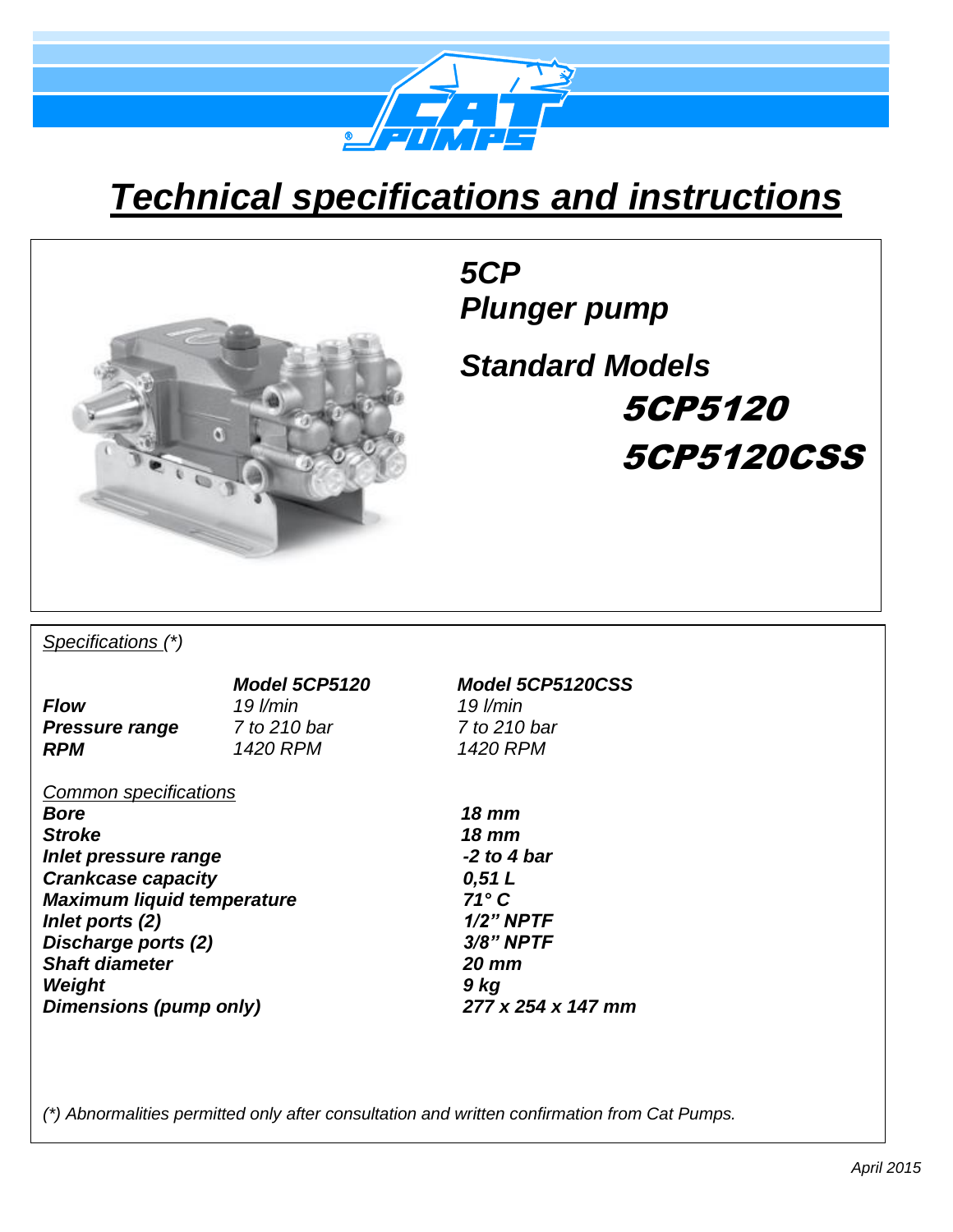## *Exploded View*

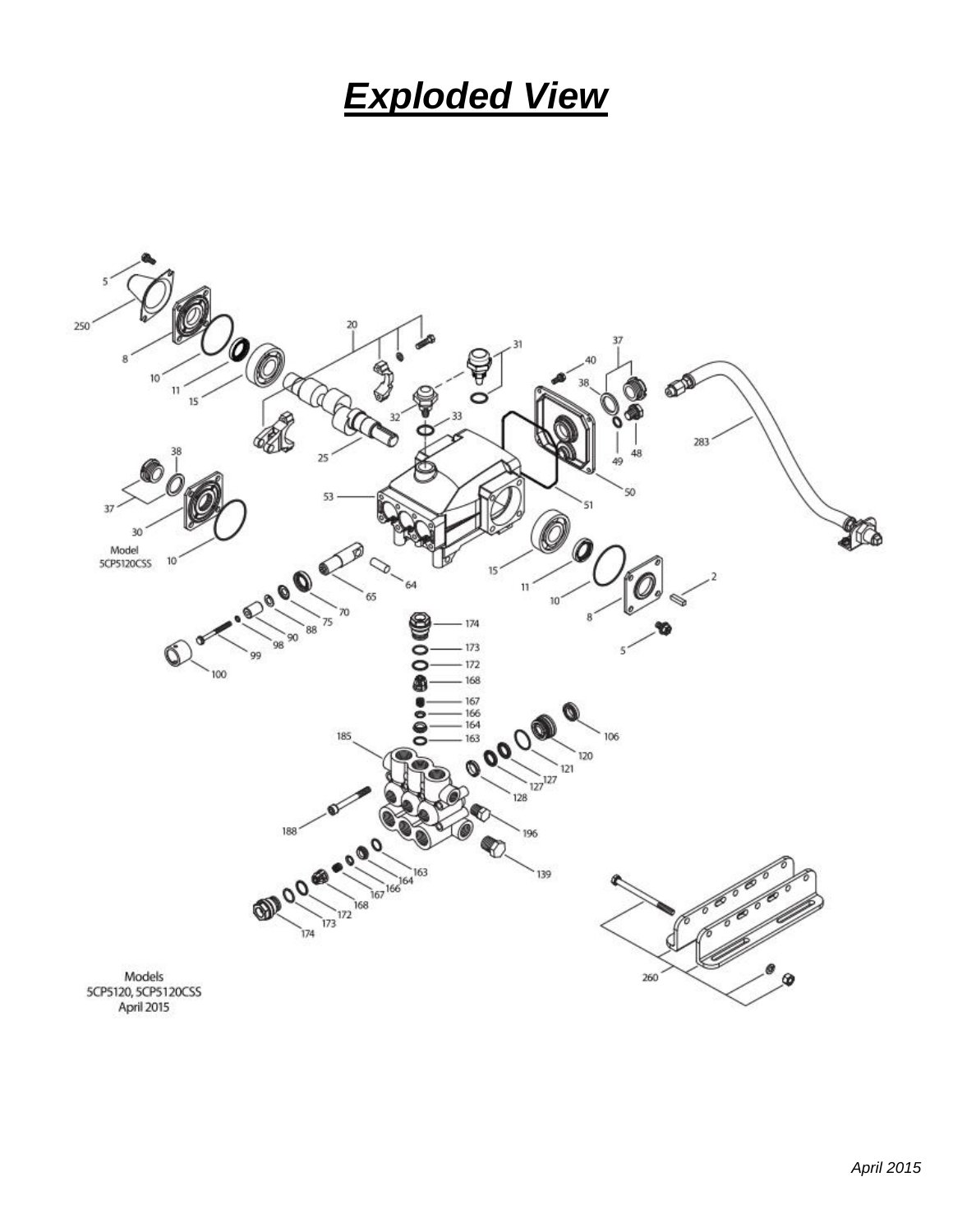## *Parts list*

| It. | Num.       | Mat.              | <b>Description</b>                     | Qt                       |
|-----|------------|-------------------|----------------------------------------|--------------------------|
|     | 5CP5120    |                   |                                        |                          |
|     | 5CP5120CSS |                   |                                        |                          |
|     |            |                   |                                        |                          |
| 2   | 30057      | <b>STL</b>        | Key (M6x6x25)                          | 1                        |
| 5   | 96031      | <b>STZP</b>       | Screw, HHC sems (M8x16)                | 8                        |
|     | 126542     | STCP <sub>R</sub> | Screw, HHC sems (M8x16)                | 8                        |
| 8   | 46910      | AL                | Cover, bearing                         | $2 - 1$                  |
| 10  | 14028      | <b>NBR</b>        | O-ring, bearing cover - 70D            | $\overline{2}$           |
| 11  | 43222      | <b>NBR</b>        | Seal, oil, crankshaft - 70D            | $2 - 1$                  |
| 15  | 14480      | <b>STL</b>        | Bearing, ball                          | $\overline{2}$           |
| 20  | 48742      | <b>TNM</b>        | Rod, connecting assy {10/01}           | $\mathbf{3}$             |
| 25  | 46928      | <b>FCM</b>        | Crankshaft, dual end, M18 - 5CP5120    | 1                        |
|     | 48233      | <b>FCM</b>        | Crankshaft, dual end, M18 - 5CP5120CSS | 1                        |
| 30  | 49776      | <b>AL</b>         | Cover, bearing - 5CP5120CSS            | 1                        |
| 31  | 127409     |                   | Cap, vented w/O-ring (Rain cap)        | 1                        |
| 32  | 46798      |                   | Cap, oil filler, domed                 | 1                        |
| 33  | 14179      | <b>NBR</b>        | O-ring, oil filler cap - 70D           | 1                        |
| 37  | 92241      |                   | Gauge, oil, bubble w/gasket - 80D      | $1 - 2$                  |
| 38  | 44428      | <b>NBR</b>        | Gasket, flat, oil gauge - 80D          | $1 - 2$                  |
| 40  | 92519      | <b>STZP</b>       | Screw, HHC sems (M6x16)                | 4                        |
|     | 125824     | STCP <sub>R</sub> | Screw, HHC sems (M6x16)                | $\overline{\mathcal{A}}$ |
| 48  | 25625      | <b>STCP</b>       | Plug, drain (1/4"x19BSP)               | 1                        |
| 49  | 23170      | <b>NBR</b>        | O-ring, drain plug - 70D               | 1                        |
| 50  | 46940      | <b>AL</b>         | Cover, rear                            | 1                        |
| 51  | 14044      | <b>NBR</b>        | O-ring, rear cover                     | 1                        |
| 53  | 48617      | <b>AL</b>         | Crankcase                              | 1                        |
| 64  | 46746      | <b>CM</b>         | Pin, crosshead                         | $\sqrt{3}$               |
| 65  | 48458      | <b>BBNP</b>       | Rod, plunger                           | $\sqrt{3}$               |
| 70  | 46838      | <b>NBR</b>        | Seal, oil, crankcase - 70D             | $\mathbf{3}$             |
| 75  | 43328      | S                 | Slinger, barrier                       | $\sqrt{3}$               |
| 88  | 45697      | S                 | Washer, keyhole (M18x10)               | $\sqrt{3}$               |
| 90  | 49655      | CC                | Plunger (M18x50)                       | $\sqrt{3}$               |
| 98  | 46730      | <b>NBR</b>        | Washer, seal - 90D                     | $\mathfrak{S}$           |
|     | 48394      | <b>FPM</b>        | Washer, seal - 90D                     | 3                        |
|     | #48432     | <b>EPDM</b>       | Washer, seal                           | 3                        |
| 99  | $+48201$   | SS                | Retainer, plunger w/stud (M6)          | 3                        |
| 100 | 46749      | <b>PVDF</b>       | Retainer, seal                         | $\overline{3}$           |
| 106 | 43243      | <b>NBR</b>        | Seal, LPS w/S-Spg                      | 3                        |
|     | 44926      | <b>FPM</b>        | Seal, LPS w/SS-Spg                     | 3                        |
|     | #46651     | <b>EPDM</b>       | Seal, LPS w/SS-Spg                     | $\overline{3}$           |
|     | 76243      | ST <sub>2</sub>   | Seal, LPS w/S-Spg                      | $\overline{3}$           |
| 120 | 49657      | BB                | Case, seal (press-in-style)            | $\mathfrak{S}$           |
| 121 | 13978      | <b>NBR</b>        | O-ring, seal case - 70D                | 3                        |
|     | 14329      | <b>FPM</b>        | O-ring, seal case                      | $\overline{3}$           |
|     | #48904     | <b>EPDM</b>       | O-ring, seal case                      | 3                        |
| 127 | 44549      | <b>SNG</b>        | V-packing                              | 6                        |
|     | 45617      | SFG               | V-packing                              | 6                        |
|     | 48300      | <b>STG</b>        | V-packing                              | 6                        |
| 128 | 45618      | BB                | Adapter, male                          | 3                        |
| 139 | 22179      | <b>BBCP</b>       | Plug, inlet (1/2"NPTM)                 | 1                        |
| 163 | 17547      | <b>NBR</b>        | O-ring, seat - 85D                     | 6                        |
|     | 11685      | <b>FPM</b>        | O-ring, seat - 85D                     | 6                        |
|     | #46648     | <b>EPDM</b>       | O-ring, seat - 70D                     | 6                        |
| 164 | 45790      | S                 | Seat                                   | 6                        |
| 166 | 46429      | S                 | Valve                                  | 6                        |
|     |            |                   |                                        |                          |